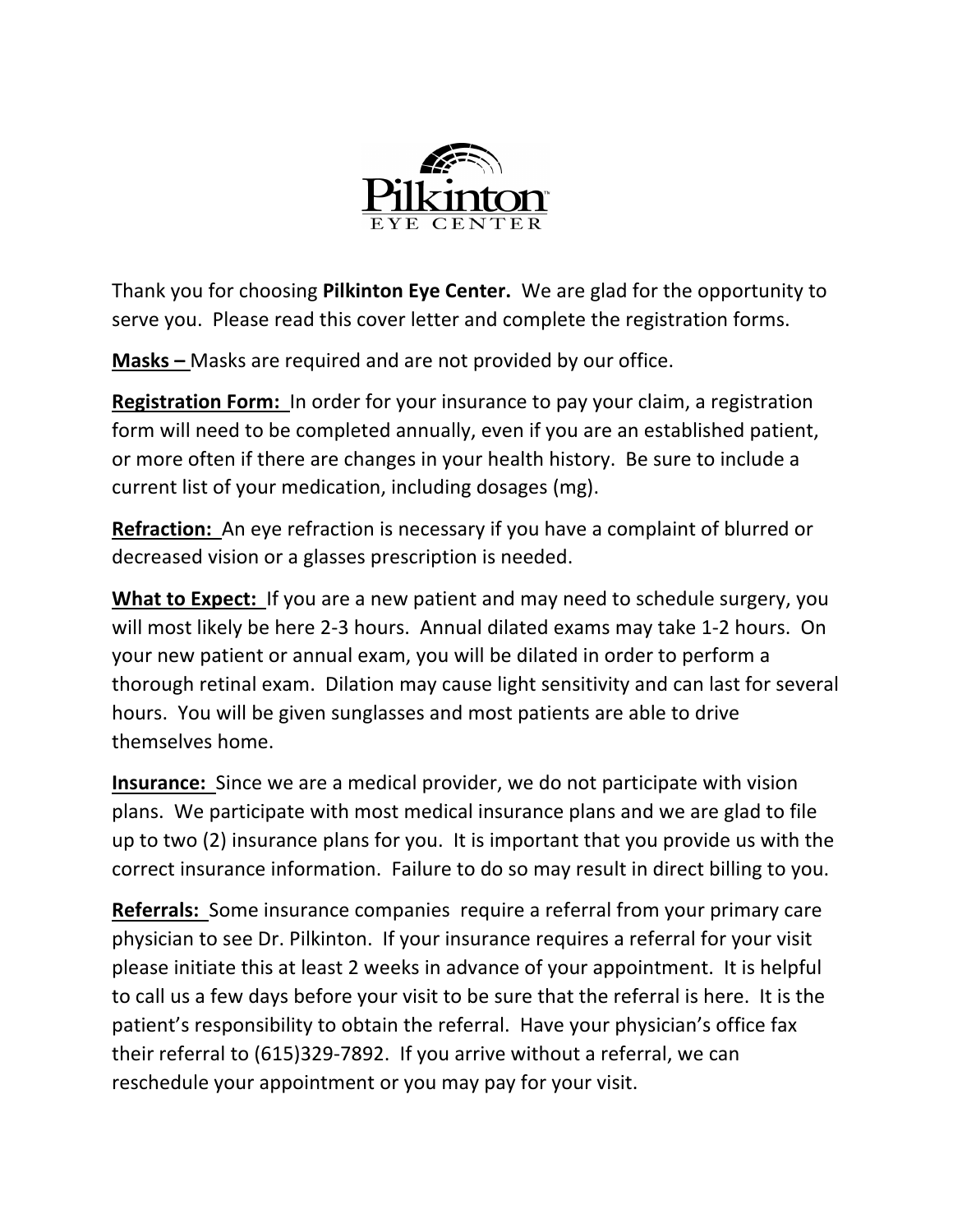**Deductibles/Co-pays:** Please be prepared to pay your co-pays and unmet deductible the day of your visit. If you schedule surgery, we will look up your benefits for you so that you will be prepared for any out-of-pocket fees, which we will collect before surgery. We accept MasterCard, Visa, Discover, cash, check and Care Credit (6 months same-as-cash and the extended plans).

**Optometrist Referrals:** If your optometrist referred you to Dr. Pilkinton for cataract surgery, he or she may perform the post-operative care following your surgery (if they participate in your insurance plan). This is called "comanagement" and your insurance will pay him or her a portion of your care. For Lasik patients, a portion of the Lasik fee is paid to your optometrist.

**Contact Lenses and Glasses:** If you wear glasses for most activities, please bring them with you. For patients who are scheduling cataract surgery or Lasik, it is important to discontinue wearing contact lenses for at least two weeks prior to your visit. Please call our office at (615)329-7890.

**Skilled Nursing Facility/Hospice:** Please notify our office if you are in a Skilled Nursing Facility or Hospice. This determines how your insurance will need to be filed.

**Valet Parking is now available from 20th Avenue Entrance to the building. The hours of operation are 7:30 am to 4:00 pm.**

> **Dale Pilkinton, M.D. 300 20th Avenue North Suite 504 Nashville, TN 37203 615-329-7890**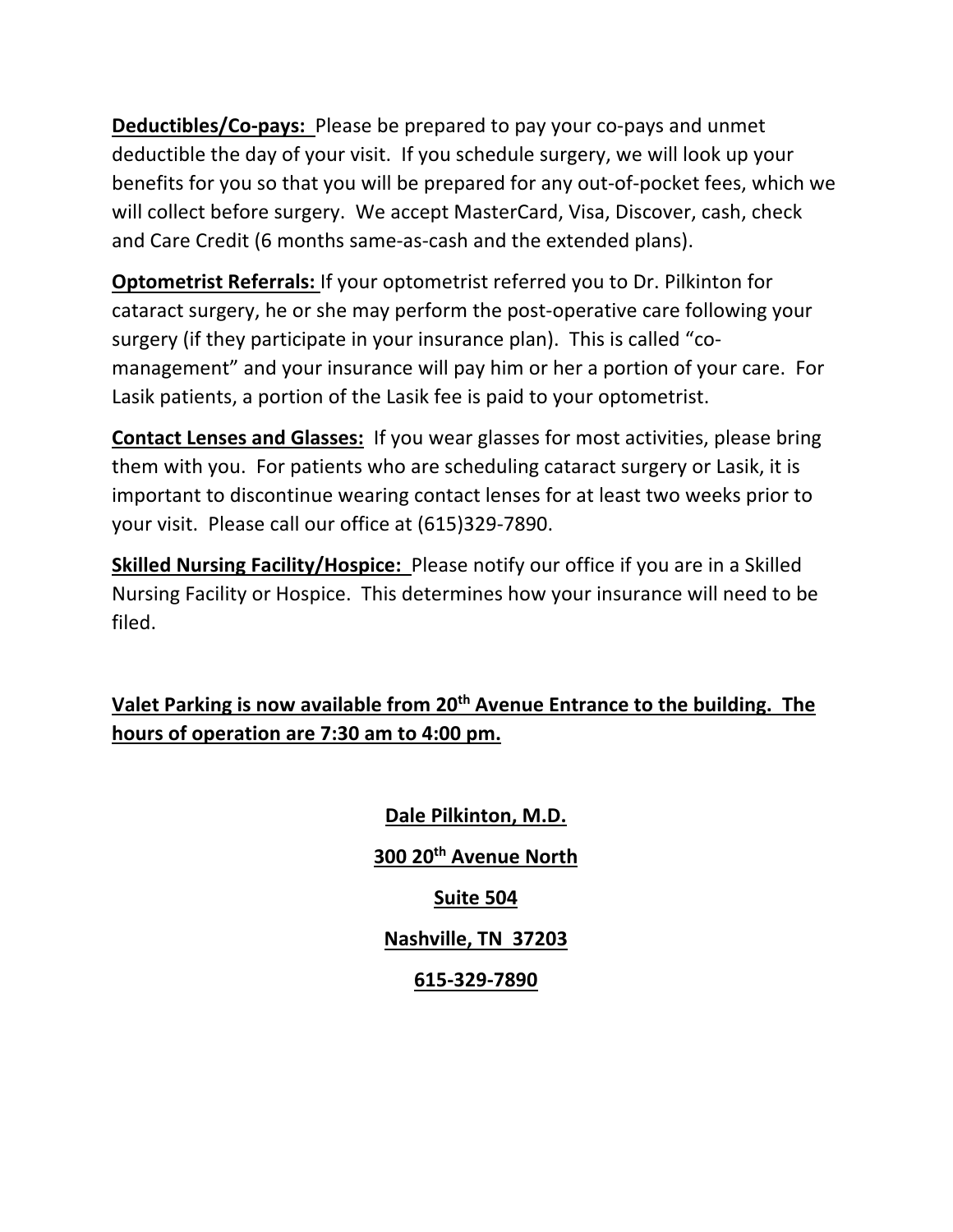

300 20<sup>th</sup> AVENUE NORTH, SUITE 504, NASHVILLE, TN 37203 P: 615-329-7890/F: 615-329-7892

|                                                                                                                    |                        |             | Today's Date: __________________ |          |  |
|--------------------------------------------------------------------------------------------------------------------|------------------------|-------------|----------------------------------|----------|--|
| <b>PATIENT DEMOGRAPHICS</b>                                                                                        |                        |             |                                  |          |  |
| (Title) (First Name)                                                                                               | (Middle) <b>Martin</b> | (Last Name) |                                  | (Suffix) |  |
| Marital Status: __________________________________ Sex: Male/Female                                                |                        |             |                                  |          |  |
|                                                                                                                    |                        |             |                                  |          |  |
| <b>COMMUNICATIONS</b>                                                                                              |                        |             |                                  |          |  |
|                                                                                                                    |                        |             |                                  |          |  |
|                                                                                                                    | (Home)                 |             | (Work)                           | (Cell)   |  |
|                                                                                                                    |                        |             |                                  |          |  |
| <b>PHYSICIANS &amp; PHARMACY</b>                                                                                   |                        |             |                                  |          |  |
|                                                                                                                    |                        |             |                                  |          |  |
|                                                                                                                    |                        |             |                                  |          |  |
|                                                                                                                    |                        |             |                                  |          |  |
|                                                                                                                    |                        |             |                                  |          |  |
| LANGUAGE, ETHNICITY, RACE, & OCCUPATION                                                                            |                        |             |                                  |          |  |
| Race: (circle) White / Black / American Indian, Eskimo or Aleut / Asian or Pacific Islander / Other Race / Unknown |                        |             |                                  |          |  |
| Ethnicity: (circle) Hispanic / Not Hispanic / Unknown                                                              |                        |             |                                  |          |  |
|                                                                                                                    |                        |             |                                  |          |  |
|                                                                                                                    |                        |             |                                  |          |  |
| <b>EMERGENCY CONTACT &amp; SPOUSE</b>                                                                              |                        |             |                                  |          |  |
|                                                                                                                    |                        |             |                                  |          |  |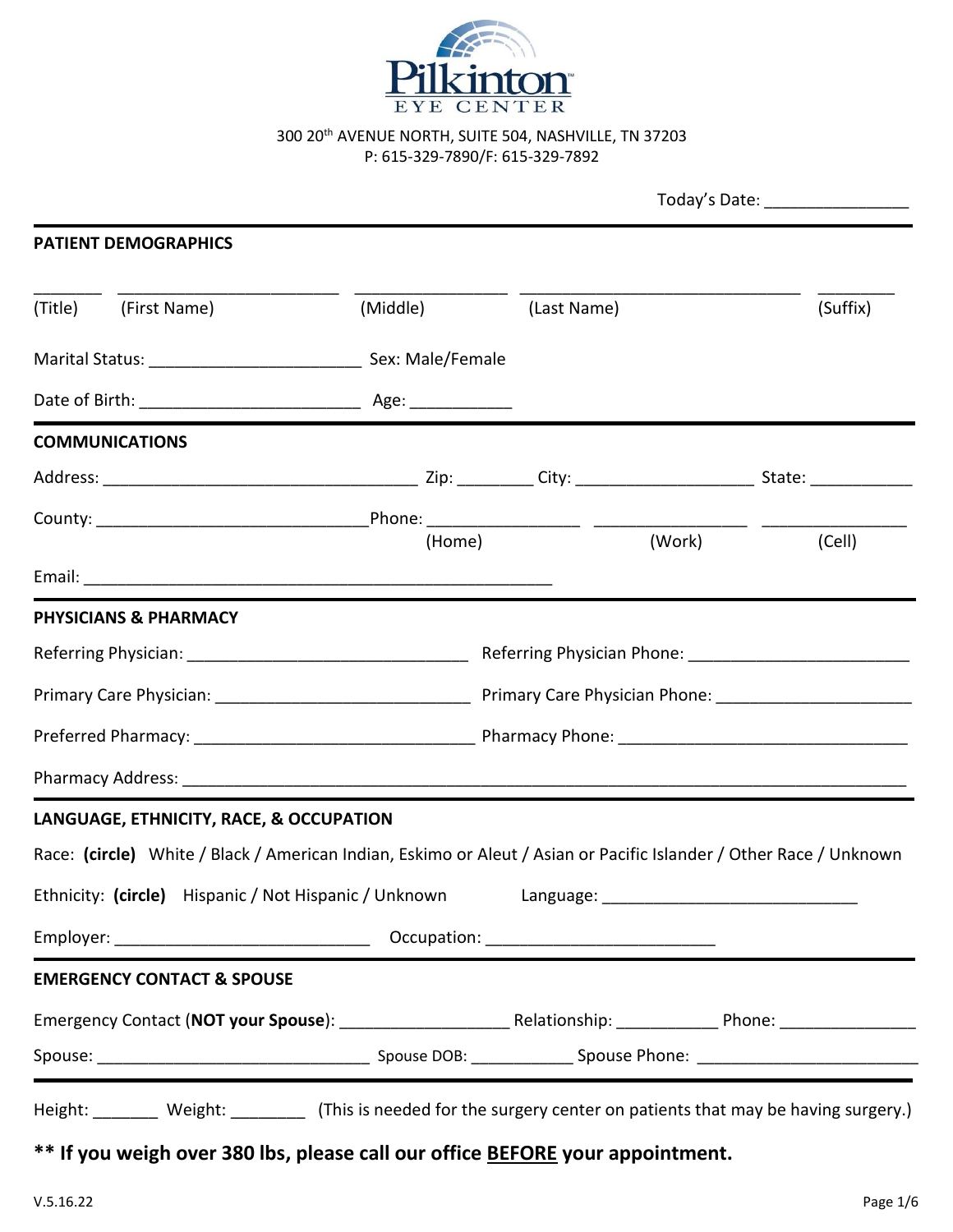# **MEDICAL HISTORY**

| <b>Ocular Health</b><br>Please mark any condition you presently have or have had in the past:                                                                                                         |                                                                                                                                   |  |
|-------------------------------------------------------------------------------------------------------------------------------------------------------------------------------------------------------|-----------------------------------------------------------------------------------------------------------------------------------|--|
|                                                                                                                                                                                                       |                                                                                                                                   |  |
| $\Box$ Macular Degeneration<br>Dry Eye                                                                                                                                                                | $\Box$ Glaucoma<br>Retinal Detachment C Keratoconus                                                                               |  |
| $\Box$ Cataracts                                                                                                                                                                                      |                                                                                                                                   |  |
|                                                                                                                                                                                                       |                                                                                                                                   |  |
|                                                                                                                                                                                                       |                                                                                                                                   |  |
|                                                                                                                                                                                                       | Do you wear glasses? (YES or NO) Do you wear Contacts? (YES or NO) Brand & Rx: _____________________                              |  |
| <b>Family Ocular Health</b><br>and list their relation to you:                                                                                                                                        | Please mark any condition your family members (blood relatives) presently have or have had in the past                            |  |
|                                                                                                                                                                                                       |                                                                                                                                   |  |
|                                                                                                                                                                                                       |                                                                                                                                   |  |
|                                                                                                                                                                                                       | □ Glaucoma ____________________________ □ Retinal Detachment _________________________                                            |  |
|                                                                                                                                                                                                       |                                                                                                                                   |  |
| Please mark any condition you presently have or have had in the past:<br>□ Lung Problems □ Stroke/CVA<br>$\Box$ Diabetes (Circle Type 1 or Type 2 and Insulin or Non-Insulin) $\Box$ High Cholesterol | $\Box$ High Blood Pressure $\Box$ Heart Disease/Problems $\Box$ Arthritis (Circle Rheumatoid or Osteo)<br>$\Box$ Thyroid Problems |  |
| <b>Family General Health</b><br>and list their relation to you:                                                                                                                                       | Please mark any condition your family members (blood relatives) presently have or have had in the past                            |  |
|                                                                                                                                                                                                       | □ High Blood Pressure _____________________ □ Heart Disease/Problems ______________________________                               |  |
|                                                                                                                                                                                                       |                                                                                                                                   |  |
|                                                                                                                                                                                                       |                                                                                                                                   |  |
|                                                                                                                                                                                                       |                                                                                                                                   |  |
|                                                                                                                                                                                                       |                                                                                                                                   |  |
|                                                                                                                                                                                                       |                                                                                                                                   |  |
|                                                                                                                                                                                                       |                                                                                                                                   |  |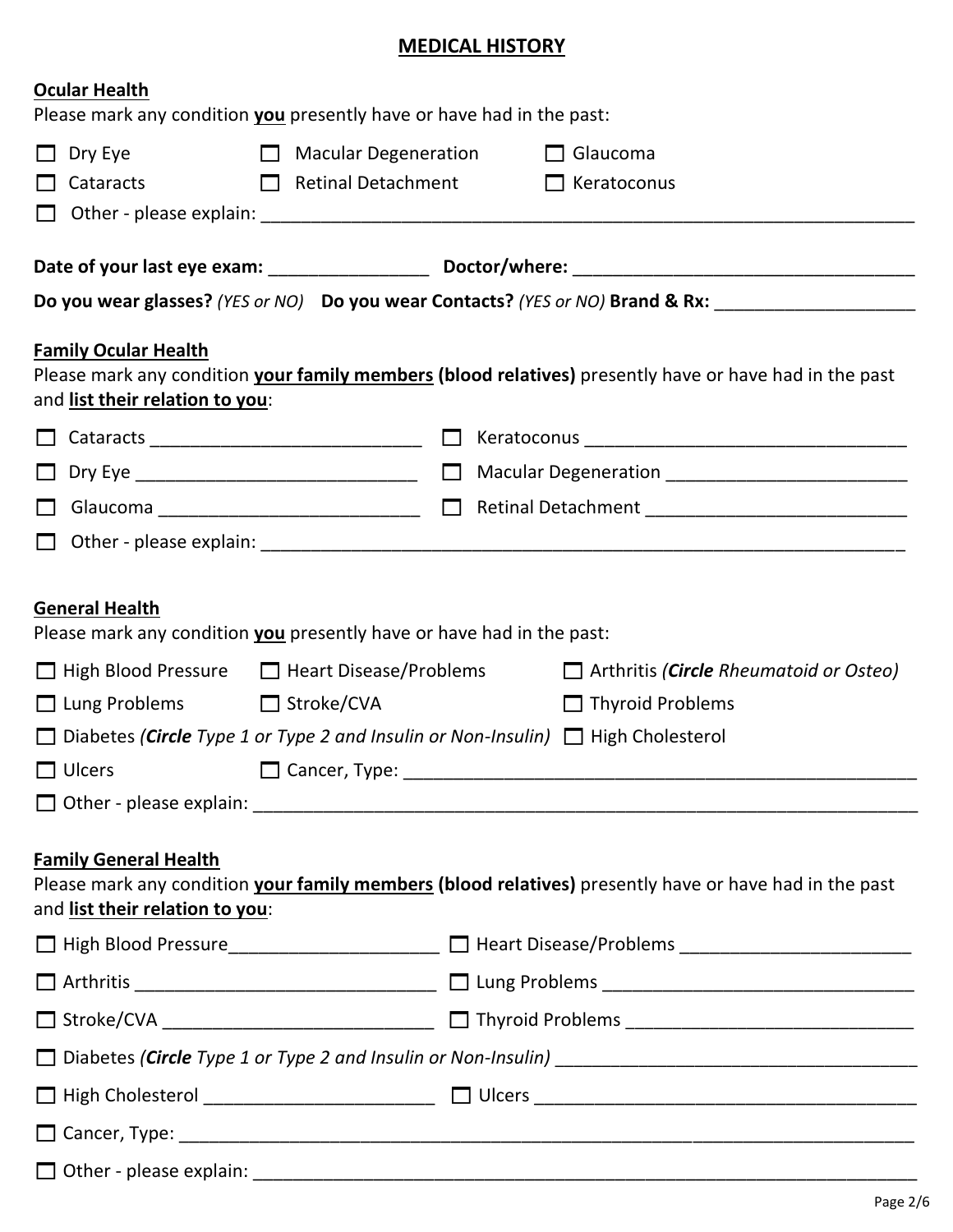# **Surgical History**

### **Ocular (Eye) Surgeries/Procedures:**

Please list any surgeries (LASIK, PRK, Cataract Surgery, Glaucoma Surgery, etc.) you have had, *the date of surgery* and the surgeon.

\_\_\_\_\_\_\_\_\_\_\_\_\_\_\_\_\_\_\_\_\_\_\_\_\_\_\_\_\_\_\_\_\_\_\_\_\_\_\_\_\_\_\_\_\_\_\_\_\_\_\_\_\_\_\_\_\_\_\_\_\_\_\_\_\_\_\_\_\_\_\_\_\_\_\_\_\_\_\_\_\_\_\_\_\_\_\_\_\_\_\_\_\_\_\_\_ \_\_\_\_\_\_\_\_\_\_\_\_\_\_\_\_\_\_\_\_\_\_\_\_\_\_\_\_\_\_\_\_\_\_\_\_\_\_\_\_\_\_\_\_\_\_\_\_\_\_\_\_\_\_\_\_\_\_\_\_\_\_\_\_\_\_\_\_\_\_\_\_\_\_\_\_\_\_\_\_\_\_\_\_\_\_\_\_\_\_\_\_\_\_\_\_

\_\_\_\_\_\_\_\_\_\_\_\_\_\_\_\_\_\_\_\_\_\_\_\_\_\_\_\_\_\_\_\_\_\_\_\_\_\_\_\_\_\_\_\_\_\_\_\_\_\_\_\_\_\_\_\_\_\_\_\_\_\_\_\_\_\_\_\_\_\_\_\_\_\_\_\_\_\_\_\_\_\_\_\_\_\_\_\_\_\_\_\_\_\_\_\_ \_\_\_\_\_\_\_\_\_\_\_\_\_\_\_\_\_\_\_\_\_\_\_\_\_\_\_\_\_\_\_\_\_\_\_\_\_\_\_\_\_\_\_\_\_\_\_\_\_\_\_\_\_\_\_\_\_\_\_\_\_\_\_\_\_\_\_\_\_\_\_\_\_\_\_\_\_\_\_\_\_\_\_\_\_\_\_\_\_\_\_\_\_\_\_\_ \_\_\_\_\_\_\_\_\_\_\_\_\_\_\_\_\_\_\_\_\_\_\_\_\_\_\_\_\_\_\_\_\_\_\_\_\_\_\_\_\_\_\_\_\_\_\_\_\_\_\_\_\_\_\_\_\_\_\_\_\_\_\_\_\_\_\_\_\_\_\_\_\_\_\_\_\_\_\_\_\_\_\_\_\_\_\_\_\_\_\_\_\_\_\_\_ \_\_\_\_\_\_\_\_\_\_\_\_\_\_\_\_\_\_\_\_\_\_\_\_\_\_\_\_\_\_\_\_\_\_\_\_\_\_\_\_\_\_\_\_\_\_\_\_\_\_\_\_\_\_\_\_\_\_\_\_\_\_\_\_\_\_\_\_\_\_\_\_\_\_\_\_\_\_\_\_\_\_\_\_\_\_\_\_\_\_\_\_\_\_\_\_

### **Bodily Surgeries/Procedures:**

*Please list the dates*

#### **Medications**

## **\*\*\*Do you or have you ever taken FLOMAX or any prostate medication? YES NO\*\*\***

### **Ocular (Eye) Medications:**

Please list any **prescription or over-the-counter** eye drops/ocular supplements you currently use.

#### **Systemic Medications:**

Please list any **prescription or over-the-counter** medications you currently take and the **milligrams/dose**.

\_\_\_\_\_\_\_\_\_\_\_\_\_\_\_\_\_\_\_\_\_\_\_\_\_\_\_\_\_\_\_\_\_\_\_\_\_\_\_\_\_\_\_\_\_\_\_\_\_\_\_\_\_\_\_\_\_\_\_\_\_\_\_\_\_\_\_\_\_\_\_\_\_\_\_\_\_\_\_\_\_\_\_\_\_\_\_\_ \_\_\_\_\_\_\_\_\_\_\_\_\_\_\_\_\_\_\_\_\_\_\_\_\_\_\_\_\_\_\_\_\_\_\_\_\_\_\_\_\_\_\_\_\_\_\_\_\_\_\_\_\_\_\_\_\_\_\_\_\_\_\_\_\_\_\_\_\_\_\_\_\_\_\_\_\_\_\_\_\_\_\_\_\_\_\_\_ \_\_\_\_\_\_\_\_\_\_\_\_\_\_\_\_\_\_\_\_\_\_\_\_\_\_\_\_\_\_\_\_\_\_\_\_\_\_\_\_\_\_\_\_\_\_\_\_\_\_\_\_\_\_\_\_\_\_\_\_\_\_\_\_\_\_\_\_\_\_\_\_\_\_\_\_\_\_\_\_\_\_\_\_\_\_\_\_ \_\_\_\_\_\_\_\_\_\_\_\_\_\_\_\_\_\_\_\_\_\_\_\_\_\_\_\_\_\_\_\_\_\_\_\_\_\_\_\_\_\_\_\_\_\_\_\_\_\_\_\_\_\_\_\_\_\_\_\_\_\_\_\_\_\_\_\_\_\_\_\_\_\_\_\_\_\_\_\_\_\_\_\_\_\_\_\_ \_\_\_\_\_\_\_\_\_\_\_\_\_\_\_\_\_\_\_\_\_\_\_\_\_\_\_\_\_\_\_\_\_\_\_\_\_\_\_\_\_\_\_\_\_\_\_\_\_\_\_\_\_\_\_\_\_\_\_\_\_\_\_\_\_\_\_\_\_\_\_\_\_\_\_\_\_\_\_\_\_\_\_\_\_\_\_\_ \_\_\_\_\_\_\_\_\_\_\_\_\_\_\_\_\_\_\_\_\_\_\_\_\_\_\_\_\_\_\_\_\_\_\_\_\_\_\_\_\_\_\_\_\_\_\_\_\_\_\_\_\_\_\_\_\_\_\_\_\_\_\_\_\_\_\_\_\_\_\_\_\_\_\_\_\_\_\_\_\_\_\_\_\_\_\_\_

\_\_\_\_\_\_\_\_\_\_\_\_\_\_\_\_\_\_\_\_\_\_\_\_\_\_\_\_\_\_\_\_\_\_\_\_\_\_\_\_\_\_\_\_\_\_\_\_\_\_\_\_\_\_\_\_\_\_\_\_\_\_\_\_\_\_\_\_\_\_\_\_\_\_\_\_\_\_\_\_\_\_\_\_\_\_\_\_ \_\_\_\_\_\_\_\_\_\_\_\_\_\_\_\_\_\_\_\_\_\_\_\_\_\_\_\_\_\_\_\_\_\_\_\_\_\_\_\_\_\_\_\_\_\_\_\_\_\_\_\_\_\_\_\_\_\_\_\_\_\_\_\_\_\_\_\_\_\_\_\_\_\_\_\_\_\_\_\_\_\_\_\_\_\_\_\_

## **Drug/Food Allergies:**

Medication, Food, or Latex – please list anything to which you are allergic **& what your reaction was.**

\_\_\_\_\_\_\_\_\_\_\_\_\_\_\_\_\_\_\_\_\_\_\_\_\_\_\_\_\_\_\_\_\_\_\_\_\_\_\_\_\_\_\_\_\_\_\_\_\_\_\_\_\_\_\_\_\_\_\_\_\_\_\_\_\_\_\_\_\_\_\_\_\_\_\_\_\_\_\_\_\_\_\_\_\_\_\_\_ \_\_\_\_\_\_\_\_\_\_\_\_\_\_\_\_\_\_\_\_\_\_\_\_\_\_\_\_\_\_\_\_\_\_\_\_\_\_\_\_\_\_\_\_\_\_\_\_\_\_\_\_\_\_\_\_\_\_\_\_\_\_\_\_\_\_\_\_\_\_\_\_\_\_\_\_\_\_\_\_\_\_\_\_\_\_\_\_ \_\_\_\_\_\_\_\_\_\_\_\_\_\_\_\_\_\_\_\_\_\_\_\_\_\_\_\_\_\_\_\_\_\_\_\_\_\_\_\_\_\_\_\_\_\_\_\_\_\_\_\_\_\_\_\_\_\_\_\_\_\_\_\_\_\_\_\_\_\_\_\_\_\_\_\_\_\_\_\_\_\_\_\_\_\_\_\_

## **No Known Drug Allergies**

# **What is the main reason for your visit today?**

## **Are you experiencing**:

| □ Glare/Light Sensitivity □ Distorted Vision or Halos □ Difficulty driving due to Vision □ Blurry Vision   |  |  |  |  |
|------------------------------------------------------------------------------------------------------------|--|--|--|--|
| □ Loss of Side Vision □ Sudden Vision Loss □ Floaters (dark spots, spider webs) □ Flashes of Light         |  |  |  |  |
| □ Curtains/Veils □ Excessive Tearing/Discharge □ Excessive Itching □ Sandy/Gritty Sensation                |  |  |  |  |
| $\Box$ Eye Pain/Burning $\Box$ Eye Strain/Tired Eyes $\Box$ Eye Infection $\Box$ History of Uveitis/Iritis |  |  |  |  |
| Double Vision $\Box$ Amblyopia (Lazy Eye) $\Box$ Drooping Eye Lid $\Box$ History of Eye Trauma             |  |  |  |  |

\_\_\_\_\_\_\_\_\_\_\_\_\_\_\_\_\_\_\_\_\_\_\_\_\_\_\_\_\_\_\_\_\_\_\_\_\_\_\_\_\_\_\_\_\_\_\_\_\_\_\_\_\_\_\_\_\_\_\_\_\_\_\_\_\_\_\_\_\_\_\_\_\_\_\_\_\_\_\_\_\_\_\_\_\_\_\_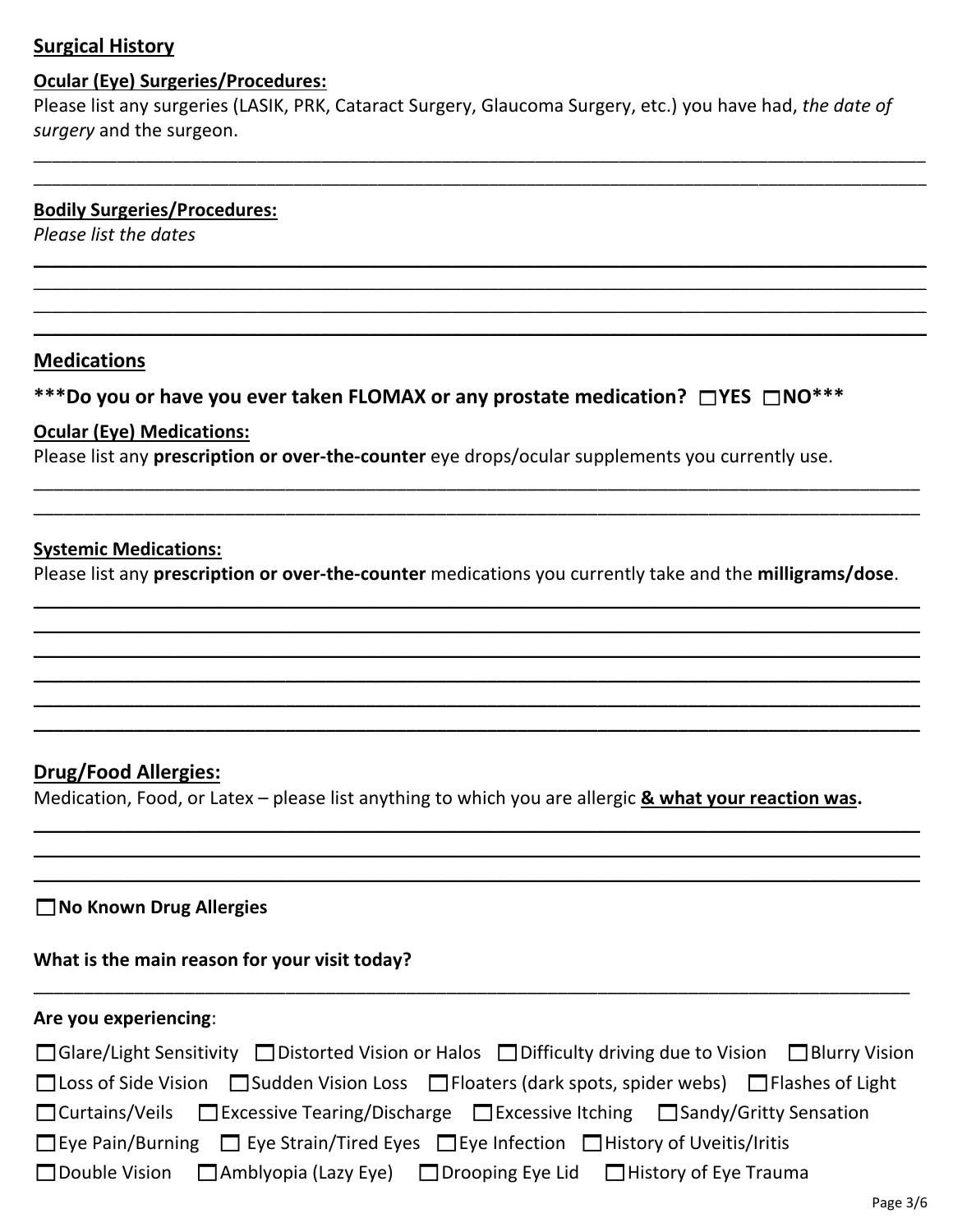## **Review of Systems**

Please mark any conditions **you currently** have:

| Allergic/Immunologic:<br>$\Box$ Hay fever<br>□ Seasonal Allergies                                                                                             | Cardiovascular:<br>□ Chest Pain □ Congestive Heart Failure<br>□High Blood Pressure □Irregular Heart beat<br>□ Low Blood Pressure □ Pacemaker/Defibrillator<br>□Shortness of Breath □Other ______________ |  |
|---------------------------------------------------------------------------------------------------------------------------------------------------------------|----------------------------------------------------------------------------------------------------------------------------------------------------------------------------------------------------------|--|
| Constitutional:<br>□ Fatigue □ Fever □ Rash □ Weight Loss                                                                                                     | <b>Ear, Nose, Mouth &amp; Throat:</b><br>□ Hearing Loss □ Dry Mouth □ Post Nasal Drip<br>□ Runny Nose □ Sinus Infection                                                                                  |  |
| Endocrine:<br>□Hyperthyroidism □Hypothyroidism<br>□Polydipsia □Mood Swings                                                                                    | Eyes:<br>□ Double Vision □ Eye Pain □ Vision Loss                                                                                                                                                        |  |
| <b>Gastrointestinal:</b><br>□Bloody Stools □ Constipation<br>□Diarrhea □Hepatitis □Jaundice<br>□ Ulcers □ Vomiting □ GERD/Acid Reflux                         | <b>Genitourinary:</b><br>□Blood in Urine □Discharge<br>□ Genital Ulcers □ Kidney Stones                                                                                                                  |  |
| Hemotologic/Lymphatic:<br>$\Box$ Anemia $\Box$ Blood Transfusions<br>$\Box$ Excessive Bleeding $\Box$ Infection                                               | Integumentary:<br>□Breast Lumps □Dermatitis □Eczema<br>□ Rashes □ Wounds □ MRSA<br>$\Box$ $\Box$ $\Box$                                                                                                  |  |
| Musculoskeletal:<br>$\Box$ Joint Ache $\Box$ Pain $\Box$ Paralysis<br>□Stiffness □Swelling                                                                    | Neurological:<br>□Alzheimer's Disease □Dementia □Faints<br>$\Box$ Headache $\Box$ Migraines $\Box$ Multiple Sclerosis<br>□Numbness □Parkinson's Disease<br>□Seizures □Stroke □Neuropathy                 |  |
| <b>Psychiatry:</b><br>□ Anxiety □ Depression<br>$\Box$ Paranoia $\Box$ Memory Loss<br>□ Mental and/or Emotional Factors<br>□Sleep Patterns □Other ___________ | <b>Respiratory:</b><br>□Asthma □Bronchitis □COPD □Cough<br>$\Box$ Emphysema $\Box$ Shortness of Breath<br>□TB □Sleep Apnea/CPAP □Use Oxygen                                                              |  |

## **Social History**

Have you had the Flu Vaccine? **(YES or NO)** Have you had the Pneumonia Vaccine? **(YES or NO)** Do you smoke? **(YES or NO)** Type: **(Cigarettes/Pipe/Tobacco/Vapor?)** How much per day: \_\_\_\_\_\_\_\_\_\_\_\_ Former Smoker? (YES or NO) How long have you or did you smoke: \_\_\_\_\_\_\_\_\_\_\_\_\_\_\_\_\_

Do you drink alcohol? **(YES or NO)** Type: **(Liquor/Beer/Wine?)** Quantity: \_\_\_\_\_\_\_\_ How often: \_\_\_\_\_\_\_\_\_\_\_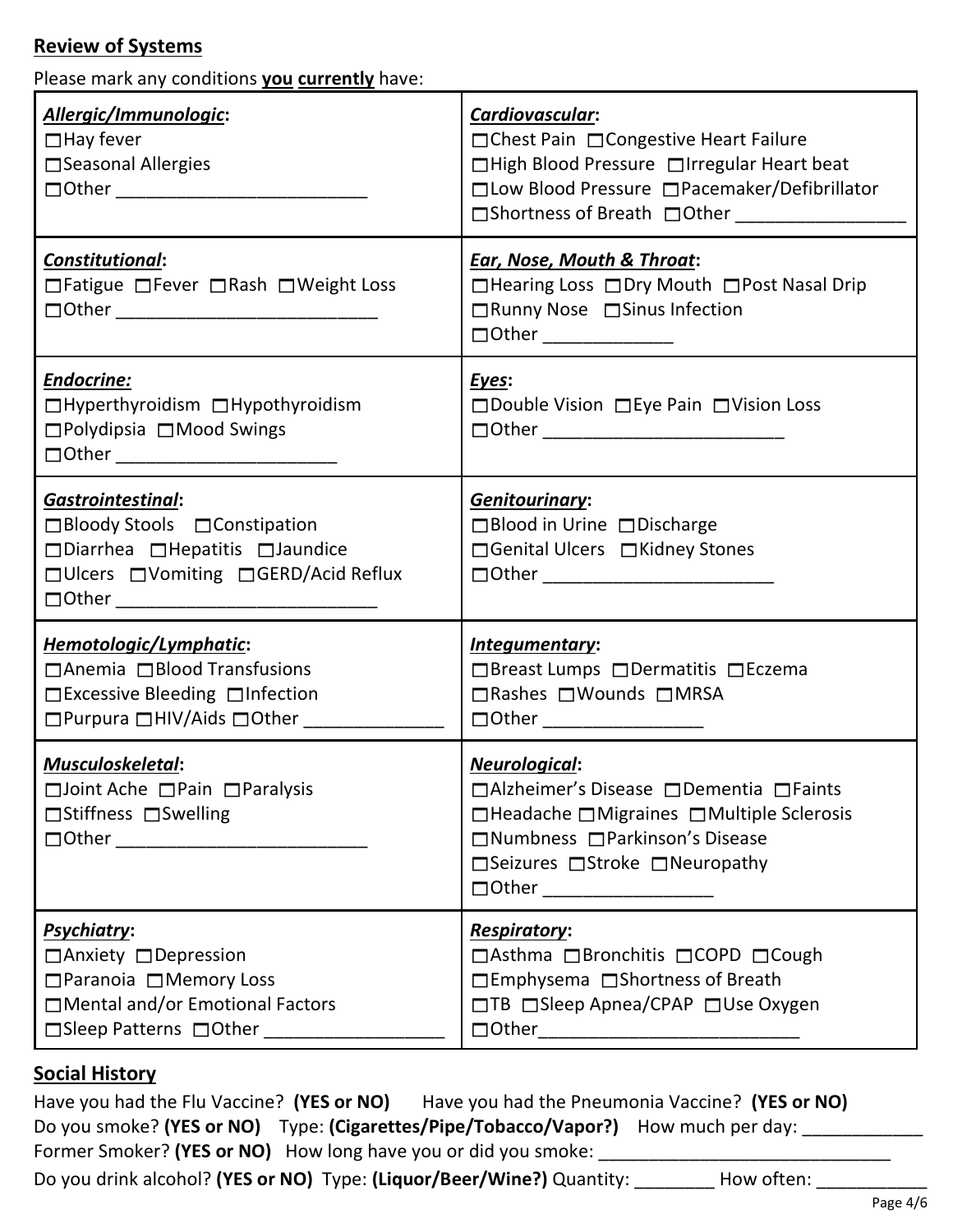

300 20th AVENUE NORTH, SUITE 504, NASHVILLE, TN 37203 P: 615-329-7890/F: 615-329-7892

#### **FINANCIAL AGREEMENT**

Payment Terms:

Pilkinton Eye Center participates with most medical insurance plans. If there are questions about the patient's insurance policy or benefit details, please talk with the medical insurance provider before his/her appointment. It is each patient's responsibility to be familiar with his/her health plan.

Payment is due at the time of service for non-insured services, co-pays, deductibles, and eye refractions. Please call the patient's insurance provider for details such as co-pays and deductibles before your visit.

We will file up to two medical insurance plans. Please know that failure to bring insurance cards to each appointment may result in additional out-of-pocket expenses or appointment rescheduling.

Providing incorrect insurance information may result in direct billing to the patient.

Pilkinton Eye Center does not participate with vision plans.

We do not fit, dispense, or prescribe contact lenses. If the patient chooses to wear contact lenses, we will refer him/her to an optometrist who can assist in those services.

Some insurance plans require a referral from the Primary Care Doctor. It is the patient's responsibility to obtain this referral. Failure to obtain a referral will result in additional out-of-pocket expenses or appointment rescheduling.

Past due accounts will be collected in full before future appointments are made. Questions about the patient's account should be directed to our Billing Department at (615)329-7890.

*I acknowledge full responsibility of all services provided for me and agree to pay all expenses, including collection and attorney fees, necessary to collect the balance. I also agree to promptly notify Pilkinton Eye Center of any medical insurance carrier changes or coverage changes. I acknowledge that failure to do so may result in direct billing and monthly late fees.*

*I hereby request that payment of Medicare, Medigap, or other insurance benefits be made to Pilkinton Eye Center for any services. I authorize any holder of medical information about me to release to the Center for Medicare (CMS), or to my insurer, any information needed to determine these benefits.*

| <b>Patient Name:</b>                     |       |  |
|------------------------------------------|-------|--|
| Patient Signature: Management Signature: | Date: |  |
| <b>Witness Signature:</b>                | Date: |  |